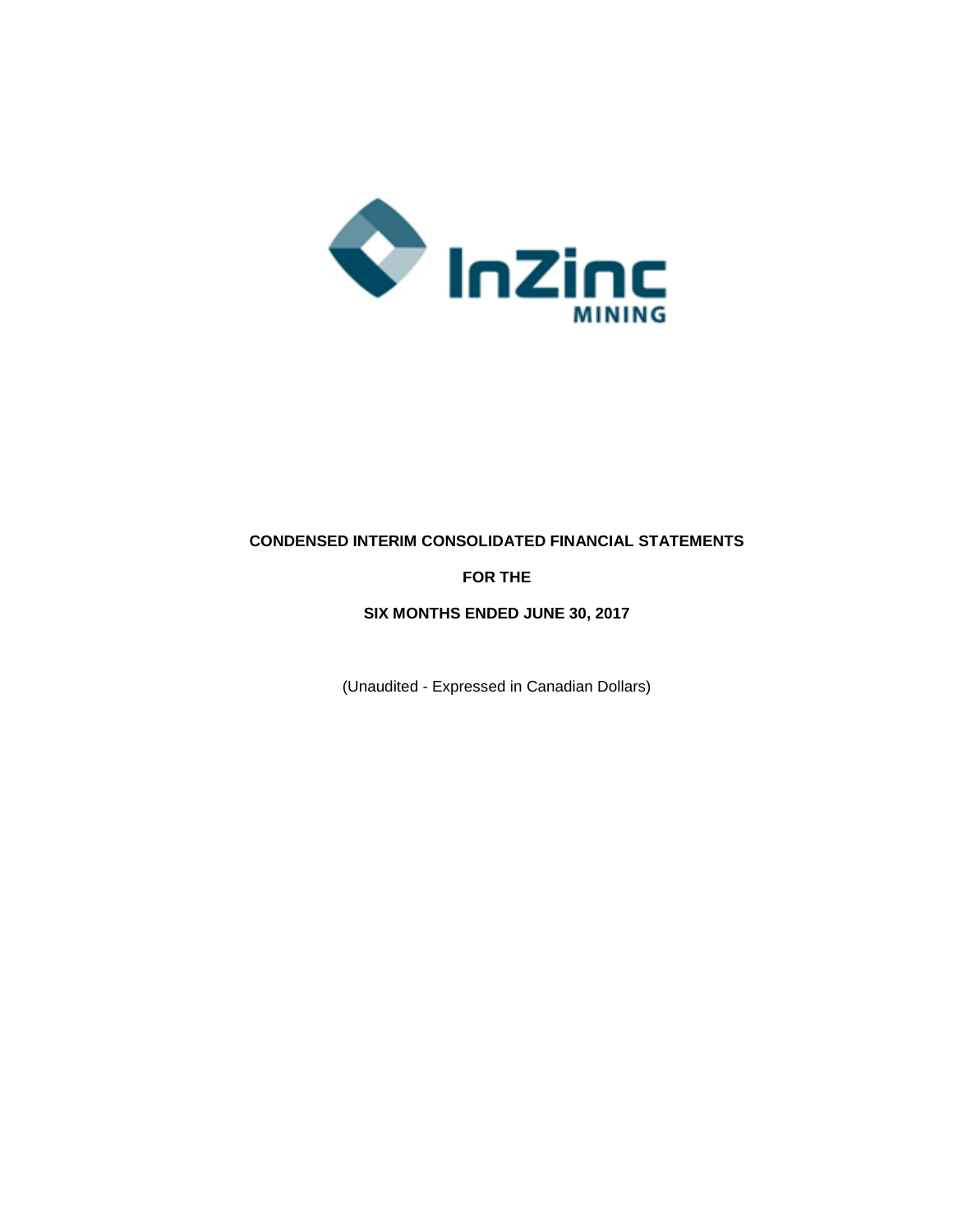# **NOTICE OF NO AUDITOR REVIEW OF CONDENSED INTERIM CONSOLIDATED FINANCIAL STATEMENTS**

The accompanying unaudited condensed interim consolidated financial statements for InZinc Mining Ltd. for the six months ended June 30, 2017 have been prepared by and are the responsibility of the Company's management.

The auditor of InZinc Mining Ltd. has not performed a review of the unaudited condensed interim consolidated financial statements for the six months ended June 30, 2017.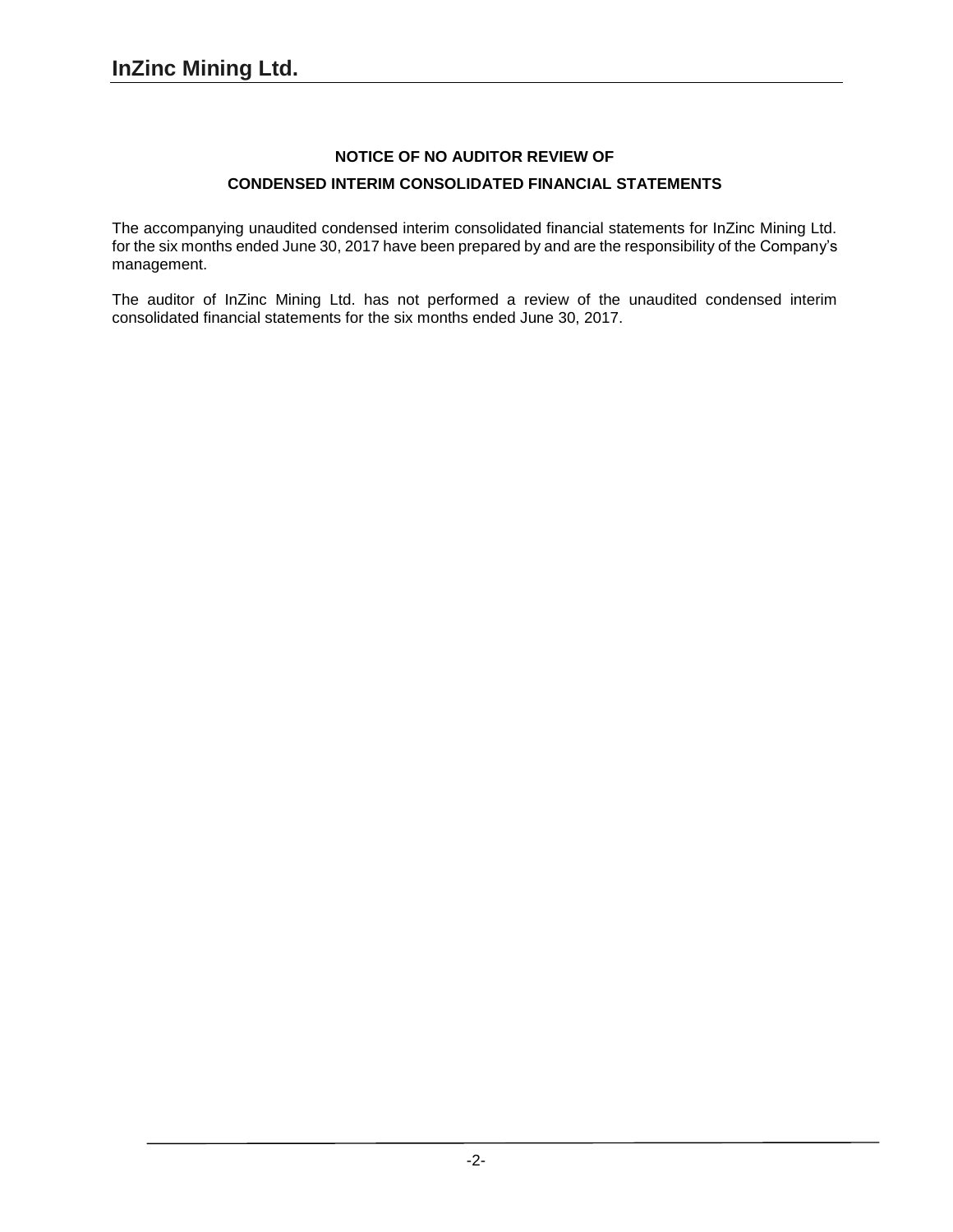|                                                   | <b>June 30,</b><br>2017 | December 31,<br>2016 |
|---------------------------------------------------|-------------------------|----------------------|
| <b>ASSETS</b>                                     |                         |                      |
| Current                                           |                         |                      |
| Cash (Note 4)                                     | \$<br>301,597           | \$<br>482,729        |
| Receivables (Note 5)                              | 5,331                   | 35,294               |
| Prepaids                                          | 13,765                  | 13,870               |
| Marketable securities (Note 6)                    | 1,520                   | 1,874                |
|                                                   | 322,213                 | 533,767              |
| Reclamation deposit (Note 7)                      | 123,092                 | 127,360              |
| Exploration and evaluation assets (Note 7)        | 5,814,189               | 5,669,667            |
|                                                   | \$6,259,494             | \$<br>6,330,794      |
| <b>LIABILITIES</b><br>Current                     |                         |                      |
| Accounts payable and accrued liabilities (Note 8) | \$<br>43,886            | \$<br>49,427         |
|                                                   | 43,886                  | 49,427               |
| <b>SHAREHOLDERS' EQUITY</b>                       |                         |                      |
| Share capital (Note 9)                            | 14,171,941              | 14,033,941           |
| Reserves - share-based                            | 516,389                 | 374,353              |
| Reserves - accumulated other comprehensive loss   | (769)                   | (415)                |
| Deficit                                           | (8, 471, 953)           | (8, 126, 512)        |
|                                                   | 6,215,608               | 6,281,367            |
|                                                   | \$6,259,494             | \$<br>6,330,794      |

# **CONDENSED INTERIM CONSOLIDATED STATEMENTS OF FINANCIAL POSITION**

(Unaudited - Expressed in Canadian funds)

*Nature of operations and going concern (Note 1)*

Approved on behalf of the Board:

*"Wayne Hubert" "K.M. Curtis"*

Wayne Hubert, Director K.M. Curtis, Director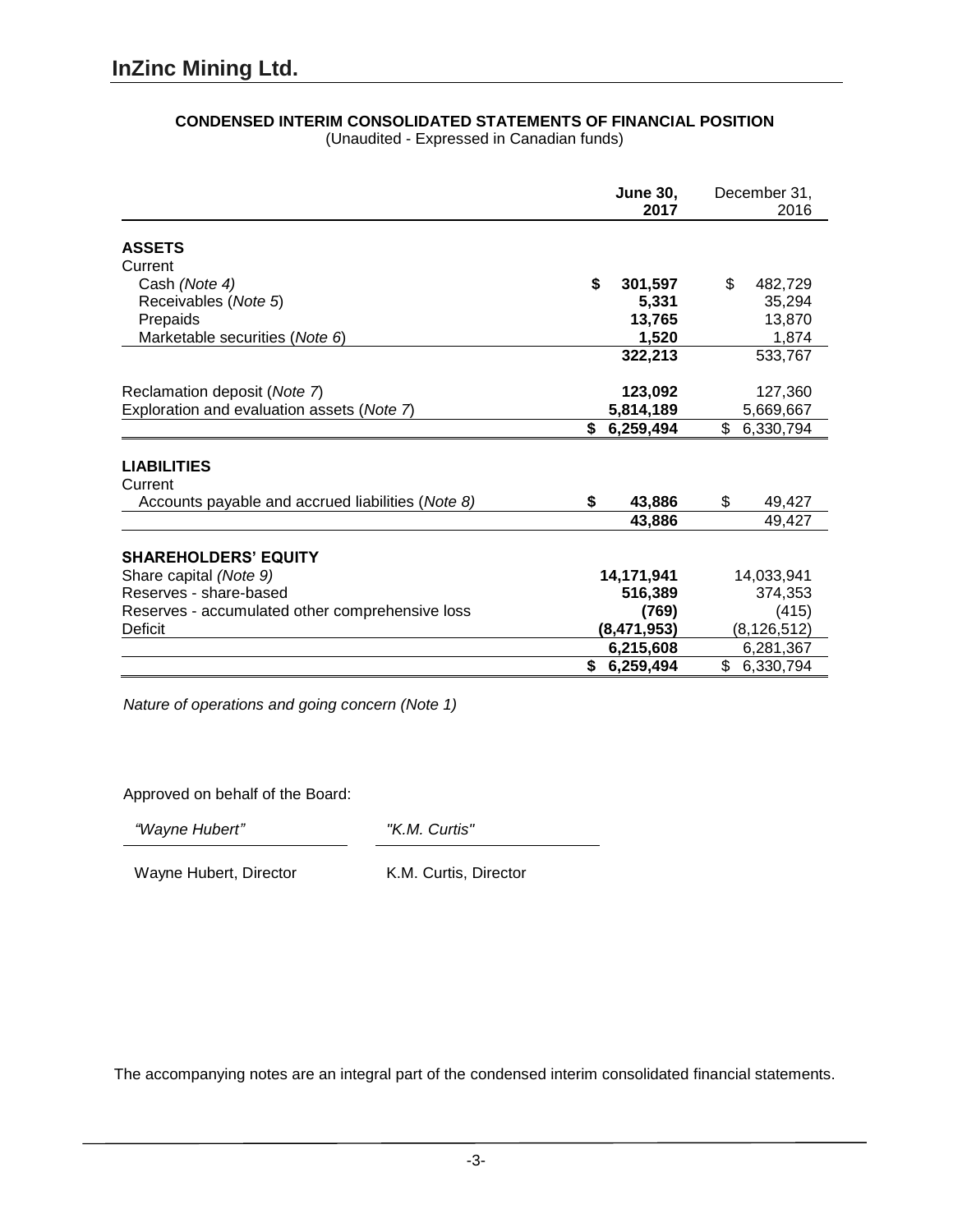#### **CONDENSED INTERIM CONSOLIDATED STATEMENTS OF LOSS AND COMPREHENSIVE LOSS** (Unaudited - Expressed in Canadian funds)

|                                                 | For the three months ended |              |                 | For the six months ended |  |
|-------------------------------------------------|----------------------------|--------------|-----------------|--------------------------|--|
|                                                 | <b>June 30,</b>            | June 30,     | <b>June 30,</b> | June 30,                 |  |
|                                                 | 2017                       | 2016         | 2017            | 2016                     |  |
|                                                 |                            |              |                 |                          |  |
| <b>EXPENSES</b>                                 |                            |              |                 |                          |  |
|                                                 | \$                         | \$           | \$              | \$                       |  |
| Communication and investor relations            | 6,968                      | 3,295        | 35,521          | 6,869                    |  |
| Filing and regulatory                           | 7,622                      | 7,157        | 13,653          | 13,408                   |  |
| Foreign exchange loss                           | 5,589                      | 3,939        | 6,770           | 19,340                   |  |
| Management fees (Note 10)                       |                            | 16,227       |                 | 37,227                   |  |
| Office and miscellaneous                        | 18,449                     | 14,381       | 44,295          | 22,158                   |  |
| Professional fees (Note 10)                     | 25,454                     | 7,293        | 38,365          | 12,456                   |  |
| Rent (Note 10)                                  | 2,250                      | 6,000        | 4,500           | 12,000                   |  |
| Share-based compensation (Notes 9 and 10)       | 161,400                    | 106,168      | 182,036         | 106,168                  |  |
| Travel                                          | 2,376                      |              | 21,427          |                          |  |
|                                                 | (230, 108)                 | (164, 460)   | (346, 567)      | (229, 626)               |  |
| Interest income                                 | 481                        | 946          | 1,126           | 2,013                    |  |
|                                                 |                            |              |                 |                          |  |
| Loss for the period                             | (229, 627)                 | (163, 513)   | (345, 441)      | (227, 613)               |  |
| Unrealized gain (loss) on marketable securities | (188)                      | 272          | (354)           | 272                      |  |
|                                                 |                            |              |                 |                          |  |
| Loss and comprehensive loss for the period      | (229, 815)                 | (163, 241)   | (345, 795)      | (227, 341)               |  |
| Basic and diluted loss per common share         | \$<br>(0.00)               | \$<br>(0.00) | (0.00)<br>\$    | \$<br>(0.00)             |  |
|                                                 |                            |              |                 |                          |  |
| Weighted average shares outstanding             | 73,355,419                 | 72,205,419   | 72,763,111      | 72,205,419               |  |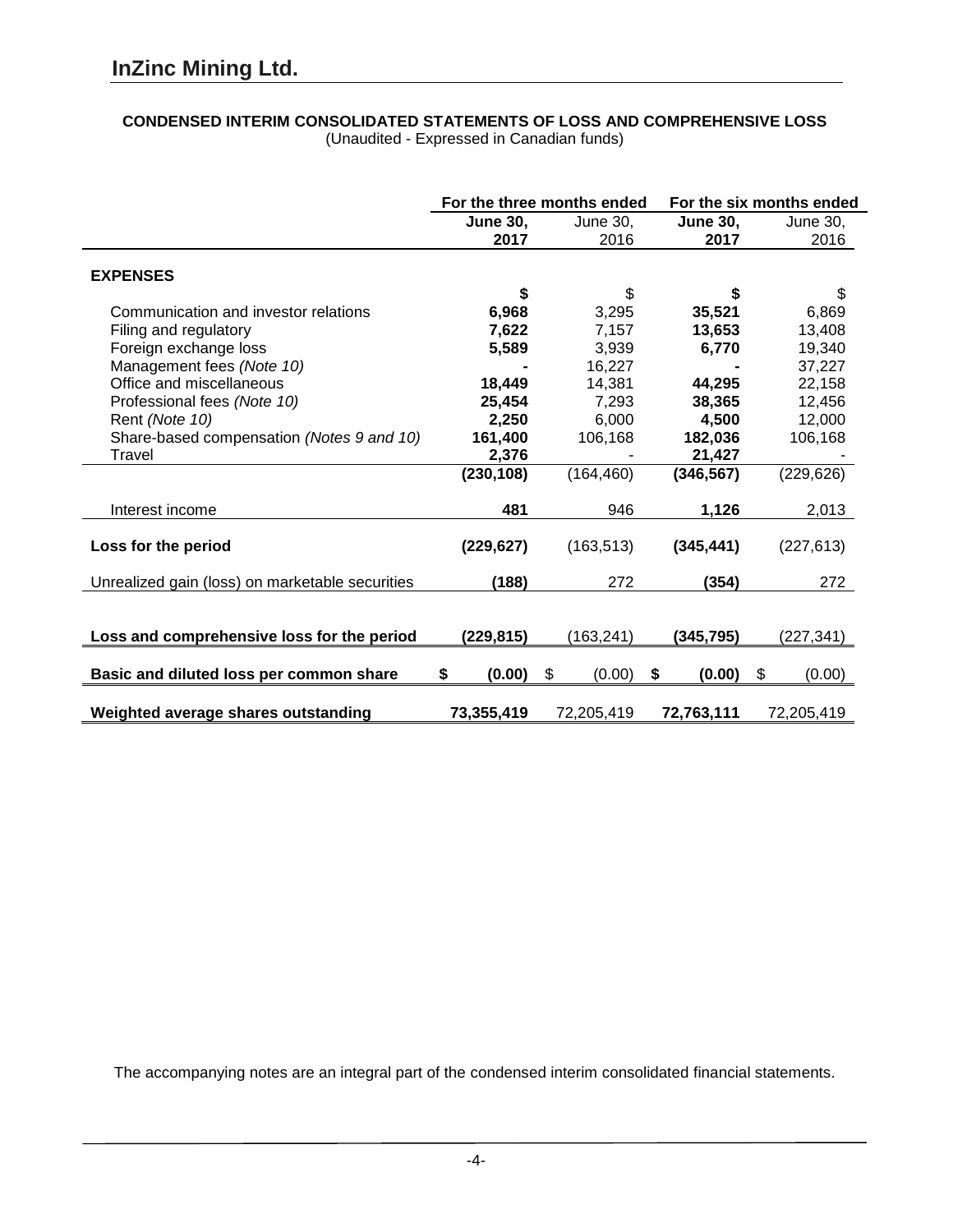## **CONDENSED INTERIM CONSOLIDATED STATEMENTS OF CHANGES IN SHAREHOLDERS'**

**EQUITY**

(Unaudited - Expressed in Canadian funds)

|                                                |                                |                                | <b>Reserves</b>   | Reserves -<br><b>Accumulated</b><br>Other |                  |              |
|------------------------------------------------|--------------------------------|--------------------------------|-------------------|-------------------------------------------|------------------|--------------|
|                                                | <b>Shares</b><br><b>Issued</b> | <b>Share</b><br><b>Capital</b> | - Share-<br>based | <b>Comprehensive</b><br>Loss              | <b>Deficit</b>   | <b>Total</b> |
| Balance December 31, 2015                      | 72,205,419                     | \$13,928,534                   | \$229,240         | \$<br>(1, 332)                            | \$(7,631,155)    | \$6,525,287  |
| Share-based compensation<br>Unrealized gain on |                                | $\blacksquare$                 | 106,168           |                                           |                  | 106,168      |
| marketable securities                          |                                |                                |                   | 272                                       |                  | 272          |
| Loss for the period                            |                                |                                |                   |                                           | (227, 613)       | (227, 613)   |
|                                                |                                |                                |                   |                                           |                  |              |
| Balance June 30, 2016                          | 72,205,419                     | \$13,928,534                   | \$335,410         | \$<br>(1,060)                             | $$$ (7,858,768)  | \$6,404,116  |
|                                                |                                |                                |                   |                                           |                  |              |
| <b>Balance December 31, 2016</b>               | 72,655,419                     | \$14,033,941                   | \$374,353         | \$<br>(415)                               | \$ (8, 126, 512) | \$6,281,367  |
| Shares issued for exploration                  |                                |                                |                   |                                           |                  |              |
| and evaluation assets                          | 200,000                        | 48,000                         |                   |                                           |                  | 48,000       |
| Options exercised                              | 500,000                        | 90,000                         | (40,000)          |                                           |                  | 50,000       |
| Share-based compensation                       |                                |                                | 182,036           |                                           |                  | 182,036      |
| Unrealized loss on                             |                                |                                |                   |                                           |                  |              |
| marketable securities                          |                                |                                |                   | (354)                                     |                  | (354)        |
| Loss for the period                            |                                |                                |                   |                                           | (345, 441)       | (345, 441)   |
| Balance June 30, 2017                          | 73,355,419                     | \$14,171,941                   | \$516,389         | \$<br>(769)                               | \$ (8,471,953)   | \$6,215,608  |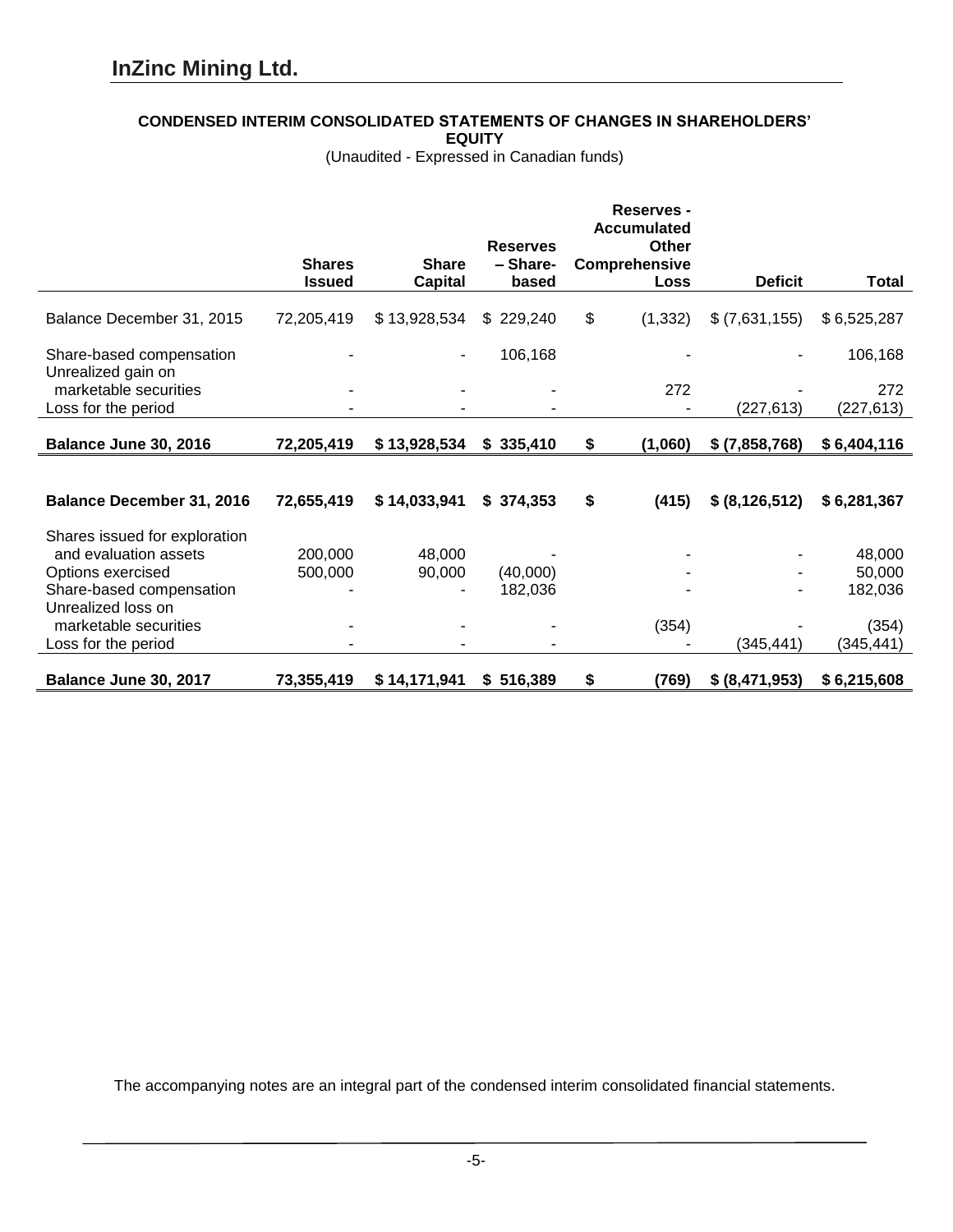(Unaudited - Expressed in Canadian funds)

|                                                 | For the six months ended |                  |  |
|-------------------------------------------------|--------------------------|------------------|--|
|                                                 | June 30, 2017            | June 30, 2016    |  |
| <b>OPERATING ACTIVITIES</b>                     |                          |                  |  |
| Loss for the period                             | \$<br>(345, 441)         | \$<br>(227, 613) |  |
| Items not involving cash:                       |                          |                  |  |
| Share-based compensation                        | 182,036                  | 106,168          |  |
| Unrealized foreign exchange loss on reclamation |                          |                  |  |
| deposit                                         | 4,268                    | 7,882            |  |
| Change in operating assets and liabilities:     |                          |                  |  |
| Decrease (increase) in receivables              | 29,963                   | (5, 187)         |  |
| Decrease (increase) in prepaids                 | 105                      | 9,215            |  |
| Decrease in accounts payable and                |                          |                  |  |
| accrued liabilities                             | (27, 394)                | (18,016)         |  |
| Cash used in operating activities               | (156, 463)               | (127, 550)       |  |
|                                                 |                          |                  |  |
| <b>FINANCING ACTIVITY</b>                       |                          |                  |  |
| Proceeds from option exercise                   | 50,000                   |                  |  |
| Cash provided by financing activity             | 50,000                   |                  |  |
|                                                 |                          |                  |  |
| <b>INVESTING ACTIVITY</b>                       |                          |                  |  |
| Exploration and evaluation assets               | (74, 669)                | (6,930)          |  |
| Cash used in investing activity                 | (74, 669)                | (6,930)          |  |
|                                                 |                          |                  |  |
| Decrease in cash during the period              | (181, 132)               | (134, 480)       |  |
|                                                 |                          |                  |  |
| Cash, beginning of period                       | 482,729                  | 784,188          |  |
|                                                 |                          |                  |  |
| Cash, end of period                             | 301,597<br>\$            | 649,708<br>\$    |  |

*Supplemental disclosure with respect to cash flows (Note 11)*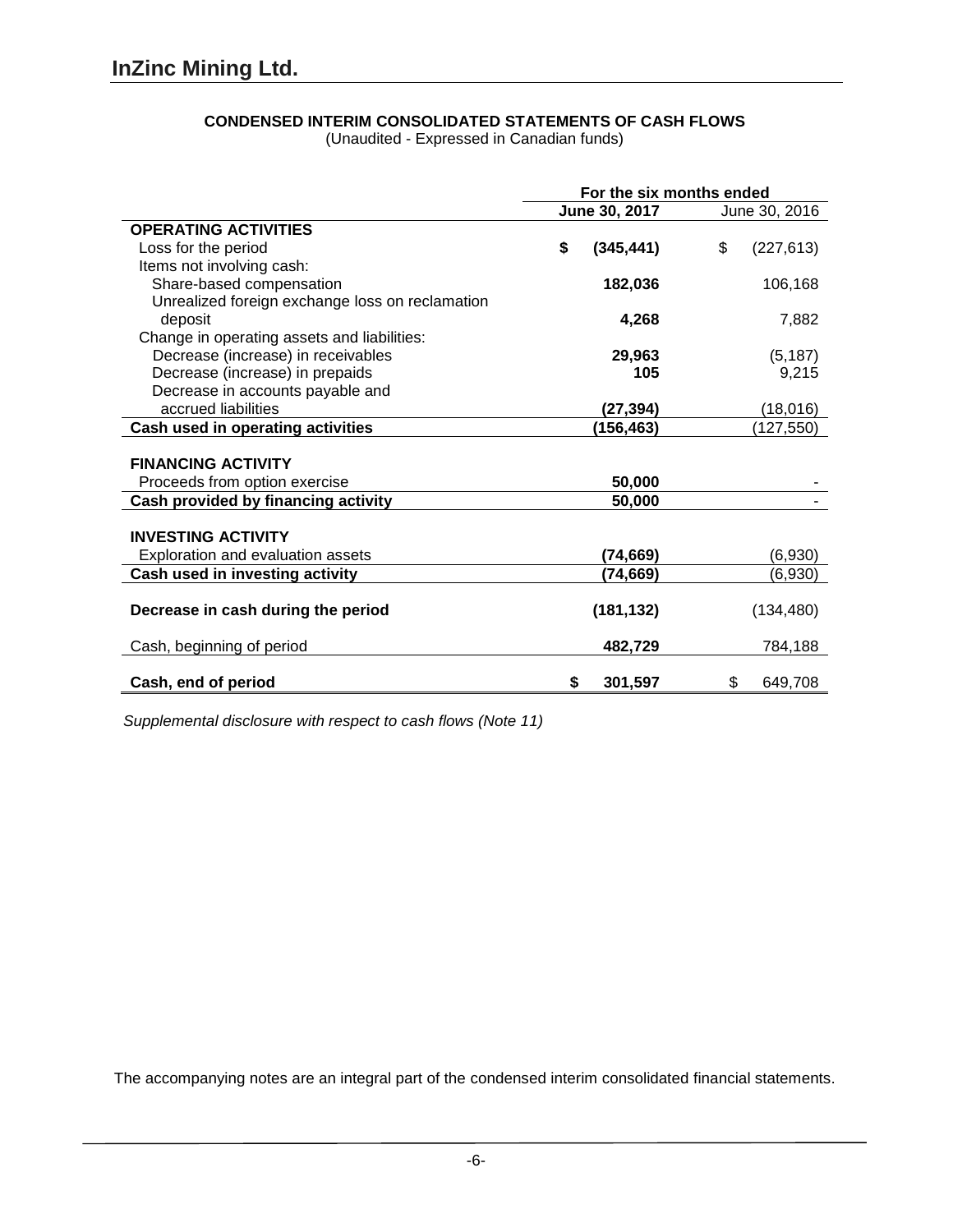# **1. NATURE OF OPERATIONS AND GOING CONCERN**

InZinc Mining Ltd. (the "Company") was incorporated on October 24, 1997 under the laws of British Columbia and was continued under the Canada Business Corporations Act in June 2002. The Company's head office is at 912 - 1112 West Pender Street, P.O. Box 48268, Station Bentall Centre, Vancouver, BC, V7X 1A2. The Company is listed on the TSX Venture Exchange ("TSX-V") under the trading symbol IZN.V.

The Company's principal business activities include the acquisition and exploration of mineral exploration and evaluation assets in the United States and Canada. The Company has not yet determined whether its exploration and evaluation assets contain ore reserves that are economically recoverable. The recoverability of the amounts shown for exploration and evaluation assets are dependent upon the existence of economically recoverable reserves, the ability of the Company to obtain necessary financing to complete the development of those reserves and upon future profitable production. To date, the Company has not earned any revenues and is considered to be in the exploration stage.

These condensed interim consolidated financial statements have been prepared assuming the Company will continue on a going-concern basis. The Company has incurred losses since its inception and the ability of the Company to continue as a going-concern depends upon its ability to raise adequate financing and to develop profitable operations. The condensed interim consolidated financial statements do not include adjustments to amounts and classifications of assets and liabilities that might be necessary should the Company be unable to continue operations. These material uncertainties may cast significant doubt upon the Company's ability to continue as a going concern.

The continuance of the Company's operations is dependent on obtaining sufficient additional financing in order to realize the recoverability of the Company's investments in exploration and evaluation assets which is dependent upon the existence of economically recoverable reserves and market prices for the underlying minerals. Management closely monitors metal commodity prices, individual equity movements and the stock market to determine the appropriate course of action to be taken by the Company if favourable or adverse market conditions occur.

# **2. BASIS OF PRESENTATION**

## **Statement of compliance**

These condensed interim consolidated financial statements, including comparatives, have been prepared in accordance with IAS 34, Interim Financial Reporting, as issued by the International Accounting Standards Board ("IASB") and the interpretations of the IFRS Interpretations committee ("IFRIC"s). They do not include all disclosures required by International Financial Reporting Standards ("IFRS") for annual financial statements, and, therefore, should be read in conjunction with the Company's audited consolidated financial statements for the year ended December 31, 2016, prepared in accordance with IFRS as issued by the IASB.

These condensed interim consolidated financial statements were authorized for issue by the Audit Committee and Board of Directors on August 28, 2017.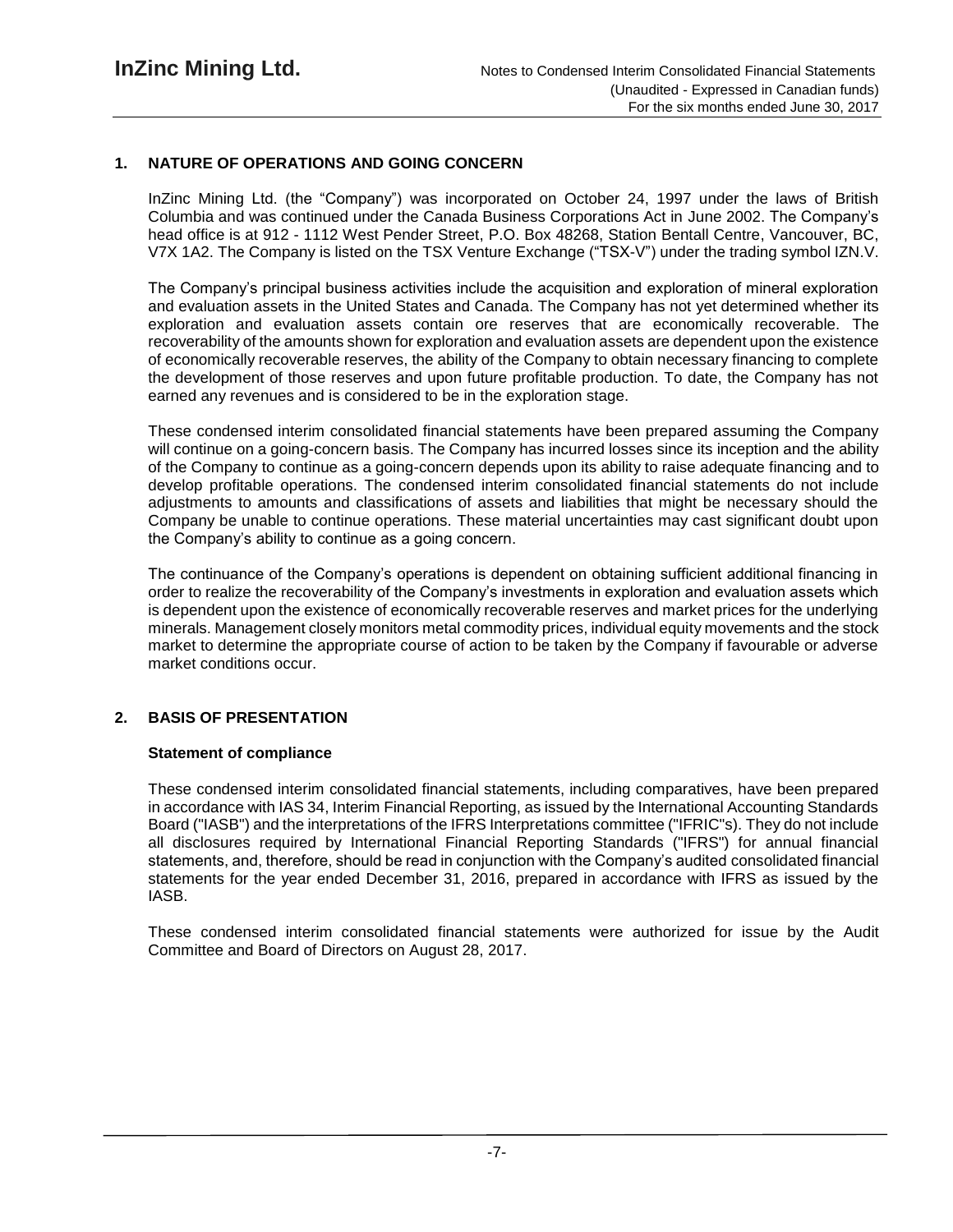# **2. BASIS OF PRESENTATION (continued)**

## **Basis of presentation**

These condensed interim consolidated financial statements have been prepared on a historical cost basis except for certain non-current assets and financial instruments, which are measured at fair value. In addition, these condensed interim consolidated financial statements have been prepared using the accrual basis of accounting, except for cash flow information.

# **Functional and presentation currency**

These condensed interim consolidated financial statements are presented in Canadian dollars, unless otherwise noted, which is the functional currency of the parent and of its subsidiary.

## **Basis of consolidation**

These condensed interim consolidated financial statements of the Company include the accounts of the Company and its wholly-owned subsidiary, N.P.R. (US) Inc., a Nevada corporation, the principal activity of which is exploration in the United States. Control exists when the Company has the power, directly or indirectly, to govern the financial and operating policies of an entity so as to obtain benefits from its activities. All inter-company transactions and balances have been eliminated upon consolidation.

# **Significant estimates**

The preparation of these condensed interim consolidated financial statements in conformity with IFRS requires management to make certain estimates, judgments and assumptions that affect the reported amounts of assets and liabilities at the date of the condensed interim consolidated financial statements and the reported expenses during the period.

Although management uses historical experience and its best knowledge of the amount, events or actions to form the basis for judgments and estimates, actual results may differ from these estimates.

Critical estimates exercised in apply accounting policies that have the most significant effects on the amounts recognized in the condensed interim consolidated financial statements are as follows:

## Economic recoverability and probability of future economic benefits of exploration and evaluation assets

Management has determined that exploration, evaluation, and related costs incurred which were capitalized may have future economic benefits and may be economically recoverable. Management uses several criteria in its assessments of economic recoverability and probability of future economic benefits including, geologic and other technical information, a history of conversion of mineral deposits with similar characteristics to its own properties to proven and probable mineral reserves, the quality and capacity of existing infrastructure facilities, evaluation of permitting and environmental issues and local support for the project.

## Valuation of share-based compensation

The Company uses the Black-Scholes Option Pricing Model for valuation of share-based compensation. Option pricing models require the input of subjective assumptions including expected price volatility, interest rate, and forfeiture rate. Changes in the input assumptions can materially affect the fair value estimate and the Company's earnings and equity reserves.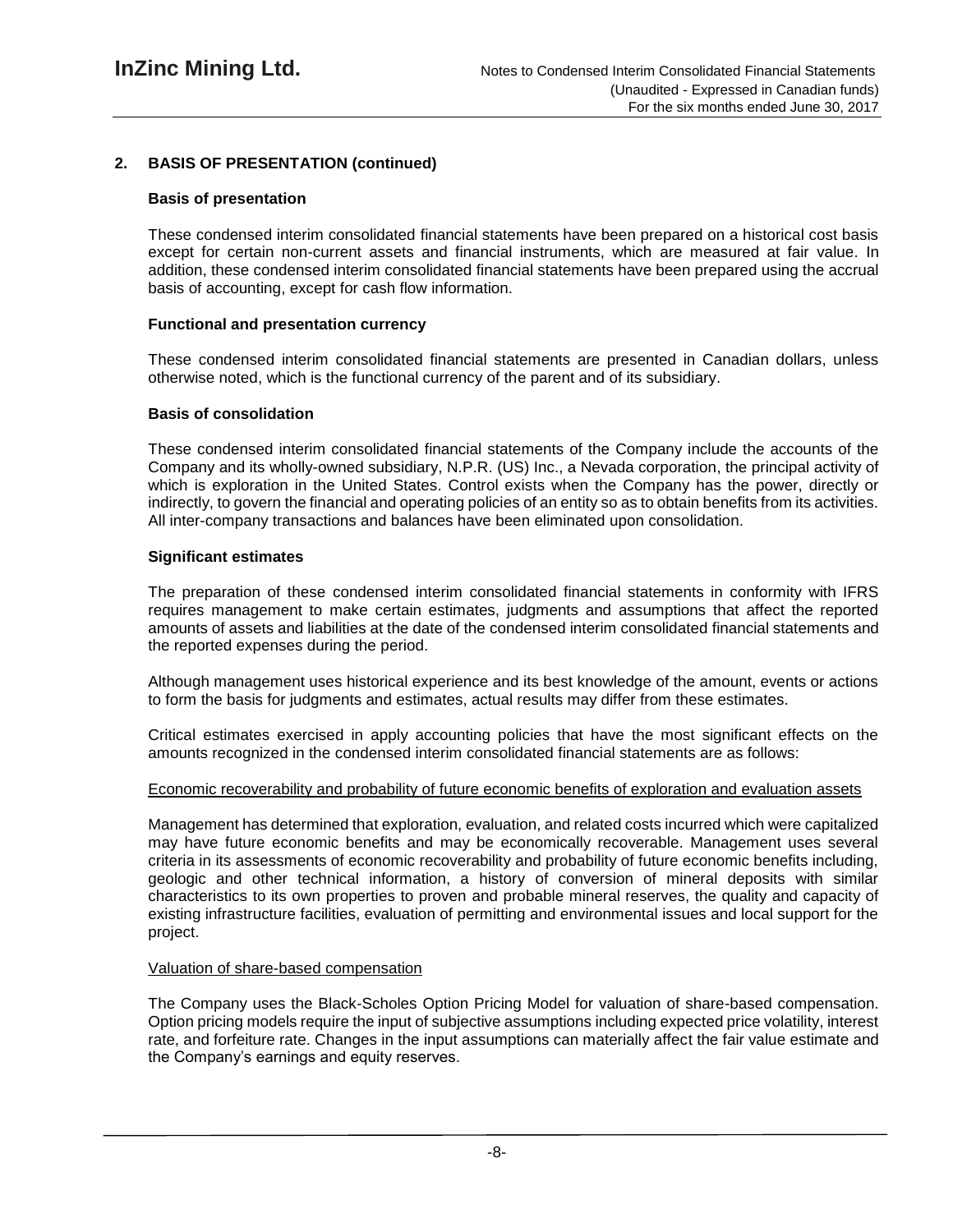# **2. BASIS OF PRESENTATION (continued)**

#### Income taxes

In assessing the probability of realizing deferred tax assets, management makes estimates related to expectation of future taxable income, applicable tax opportunities, expected timing of reversals of existing temporary differences and the likelihood that tax positions taken will be sustained upon examination by applicable tax authorities. In making its assessments, management gives additional weight to positive and negative evidence that can be objectively verified.

#### **Significant judgement**

Information about critical judgments in applying accounting policies that have the most significant effect on the amounts recognized in these condensed interim consolidated financial statements are, but are not limited to, as follows:

#### Determination of functional currency

The Company determines the functional currency through an analysis of several indicators such as expenses and cash flow, financing activities, retention of operating cash flows, and frequency of transactions with the reporting entity.

#### **3. SIGNIFICANT ACCOUNTING POLICIES**

There have been no significant changes to the Company's significant accounting policies from those disclosed in the consolidated financial statements for the year ended December 31, 2016.

#### **New and amended IFRS pronouncements**

A number of new standards, amendments to standards and interpretations applicable to the Company are not yet effective and have not been applied in preparing these condensed interim consolidated financial statements.

- a. IFRS 9, "Financial Instruments", replaces the guidance in IAS 39, "Financial Instruments: Recognition and Measurement", and includes requirements for recognition and measurement, impairment, derecognition and general hedge accounting. The standard is effective for annual periods beginning on or after January 1, 2018, with earlier application permitted. The Company does not intend to early adopt IFRS 9.
- b. IFRS 15, "Revenue from Contracts with Customers", establishes principles that an entity shall apply to report useful information to users of financial statements about the nature, amount, timing and uncertainty of revenue and cash flows arising from a contract with a customer. The standard is effective for annual periods beginning on or after January 1, 2018, with earlier application permitted. The Company does not intend to early adopt IFRS 15.

None of the remaining standards and amendments to standards and interpretations are expected to have a significant effect on the condensed interim consolidated financial statements of the Company.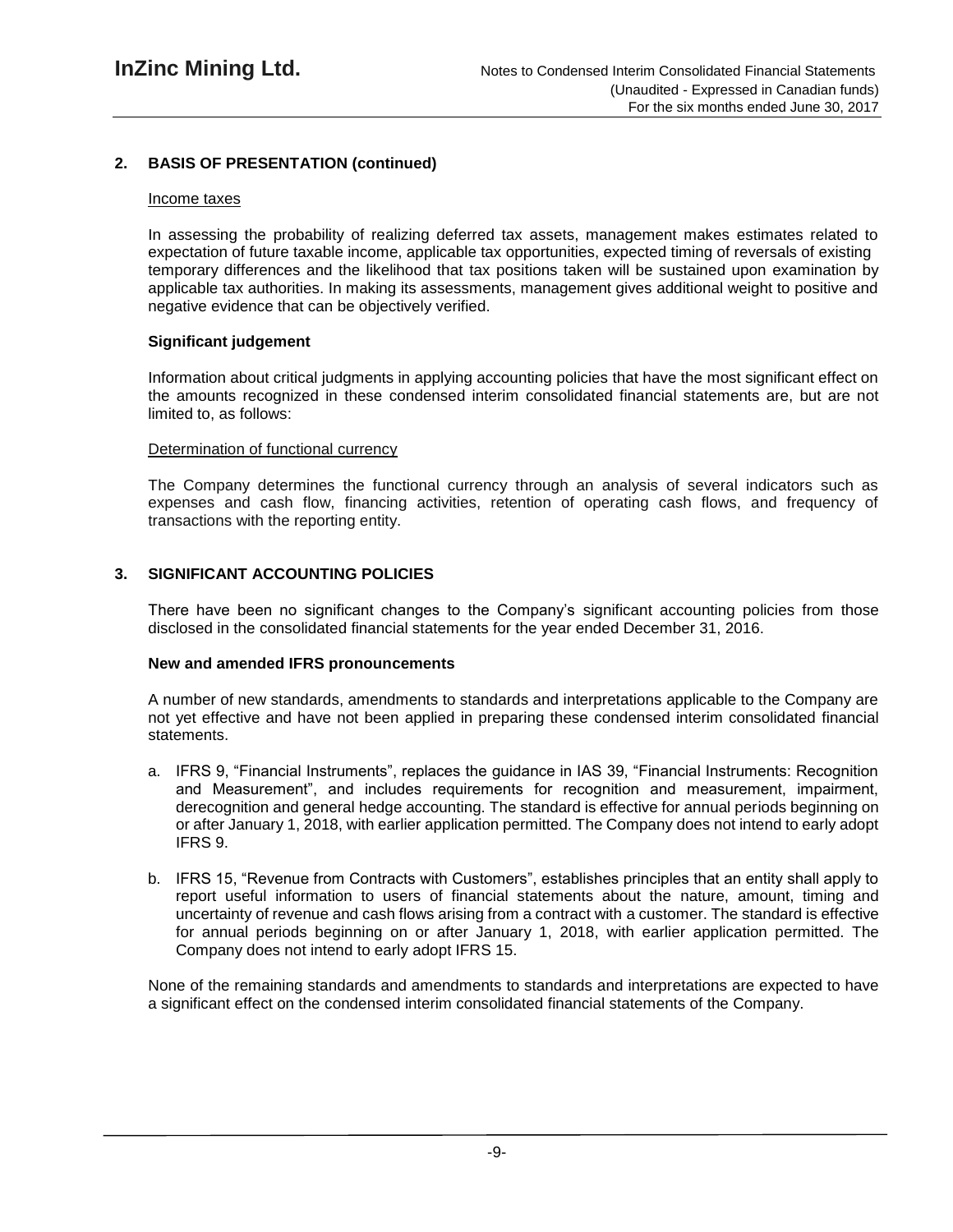# **4. CASH**

Cash is comprised of cash in Canadian and US financial institutions:

|                                         | June 30, 2017 | December 31, 2016 |
|-----------------------------------------|---------------|-------------------|
| Cash in US financial institutions       | 868           | 461               |
| Cash in Canadian financial institutions | 300.729       | 482,268           |
| Total cash                              | 301,597       | 482.729           |

# **5. RECEIVABLES**

Trade and other receivables were comprised of the following:

|                       | June 30, 2017 | <b>December 31, 2016</b> |
|-----------------------|---------------|--------------------------|
| <b>GST</b> receivable |               | 35.294<br>æ              |
| Other receivables     | 5.331         | -                        |
|                       | 5.331<br>ιIJ  | 35,294                   |

# **6. MARKETABLE SECURITIES**

Marketable securities are classified as available for sale financial instruments, which are adjusted to market value. As at June 30, 2017 the fair market value of the securities held was \$1,520 (December 31, 2016 - \$1,874).

## **7. EXPLORATION AND EVALUATION ASSETS**

Title to exploration and evaluation assets involves inherent risks due to difficulties of determining the validity of certain mineral claims and leases as well as the potential for problems arising from the frequently ambiguous conveyancing history characteristic of many exploration and evaluation assets. The Company has investigated title to its exploration and evaluation asset and, to the best of its knowledge, title is in good standing.

## **West Desert Property**

The Company holds a 100% interest in various mining claims and a mineral lease referred to as the West Desert Property, located in Utah, USA.

## **Indy Property**

On October 18, 2016, the Company entered into an option agreement with Pac Shield Resources Inc. ("PSR"), a private British Columbia company, to acquire a one hundred percent (100%) interest in and to certain mineral claims located in the central British Columbia referred to as the Indy Property ("Indy").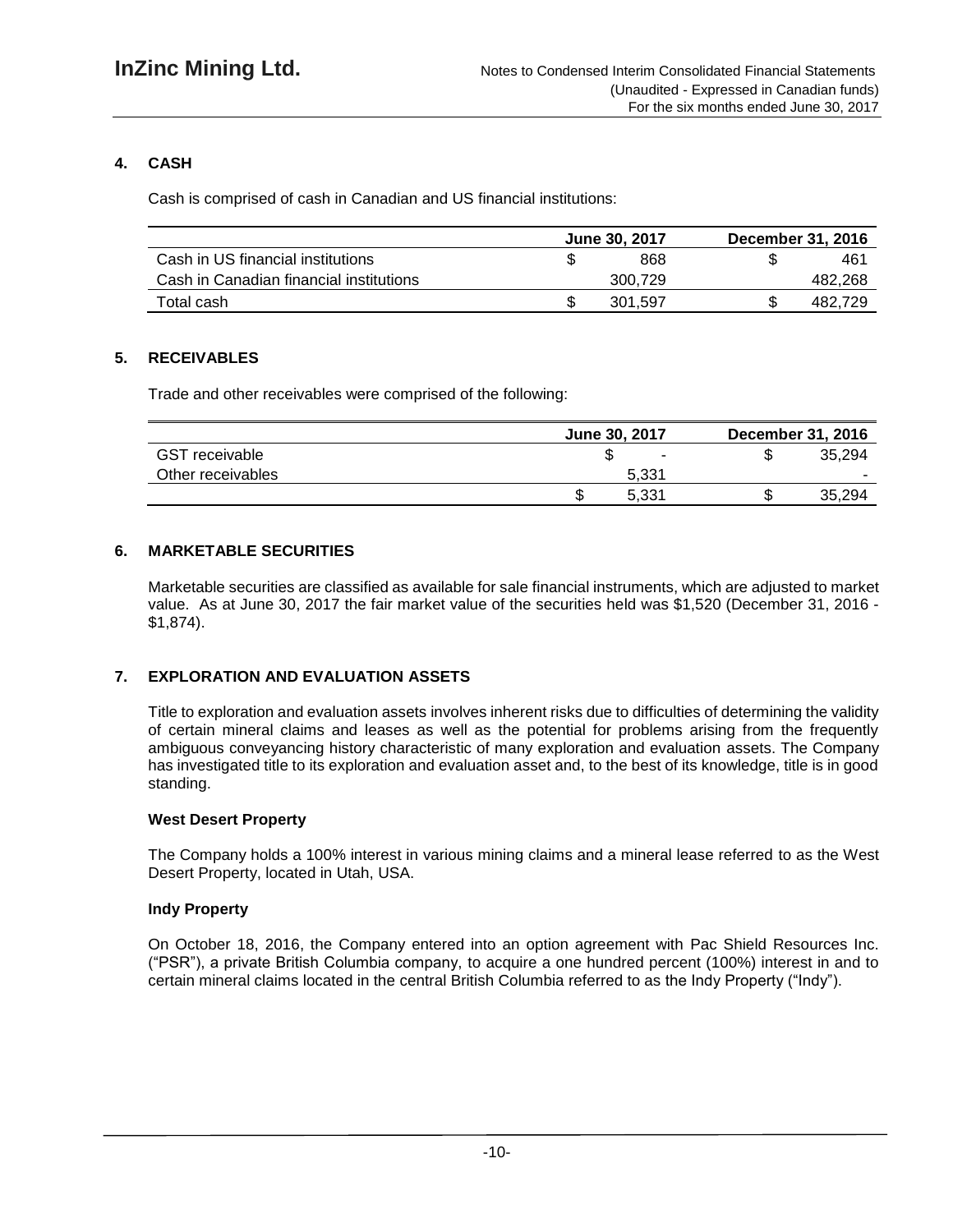# **7. EXPLORATION AND EVALUATION ASSETS (continued)**

#### **Indy Property (continued)**

To acquire Indy, the Company must make cash payments totaling \$305,000, issue a total of 2,100,000 common shares, and complete work commitments of \$2,600,000, as follows:

|                            | <b>Acquisition</b> | <b>Acquisition</b> | <b>Work</b> |
|----------------------------|--------------------|--------------------|-------------|
|                            | in cash            | in shares          | commitments |
| March 24, 2017 (completed) | \$                 | 200,000            |             |
| April 4, 2017 (completed)  | 30,000             |                    |             |
| January 29, 2018           | 25,000             | 200,000            | 75,000      |
| January 29, 2019           | 25,000             | 300,000            | 200,000     |
| January 29, 2020           | 25,000             | 400,000            | 325,000     |
| January 29, 2021           | 75,000             | 500,000            | 750,000     |
| January 29, 2022           | 125,000            | 500,000            | 1,250,000   |
|                            | 305,000            | 2,100,000          | \$2,600,000 |

In addition, a \$500,000 cash payment and the issuance of 500,000 shares of the Company will be made to PSR if the Company files a technical report establishing a 500,000,000 pound zinc resource on the property. A further \$500,000 cash payment will be made to PSR should the Company file a technical report establishing a 750,000,000 pound zinc resource on the property.

The property is subject to a 1.0% net smelter returns royalty ("NSR") held by PSR (the "PSR NSR") and a 1.5% NSR held by Kerry Curtis, a director, Chairman of the Board and the interim Chief Executive Officer of the Company, and a director and the controlling shareholder of PSR. On exercise of the option and prior to completion of a feasibility study on the property, the Company has the right to purchase the PSR NSR for \$1,500,000.

The following table represents expenditures incurred on the exploration and evaluation assets during the six months ended June 30, 2017:

|                                        | <b>West Desert</b> | <b>Indy</b>   | <b>Total</b>  |
|----------------------------------------|--------------------|---------------|---------------|
| <b>Acquisition costs</b>               |                    |               |               |
| Balance, December 31, 2016             | \$<br>394,127      | \$            | \$<br>394,127 |
| Additions during the period:           |                    |               |               |
| Option payments                        |                    | 30,000        | 30,000        |
| Shares issued                          |                    | 48,000        | 48,000        |
| Staking                                |                    | 1,280         | 1,280         |
|                                        |                    | 79,280        | 79,280        |
| Balance, June 30, 2017                 | 394,127            | 79,280        | 473,407       |
| <b>Deferred exploration costs</b>      |                    |               |               |
| Balance, December 31, 2016             | 5,275,540          |               | 5,275,540     |
| Additions during the period:           |                    |               |               |
| Field costs                            | 1,189              | 45,354        | 46,543        |
| Geological, geochemical, geophysical   |                    | 9,981         | 9,981         |
| Property holding costs, taxes and fees | 5,638              | 3,080         | 8,718         |
|                                        | 6,827              | 58,415        | 65,242        |
| Balance, June 30, 2017                 | 5,282,367          | 58,415        | 5,340,782     |
| <b>Total, June 30, 2017</b>            | \$5,676,494        | \$<br>137,695 | \$5,814,189   |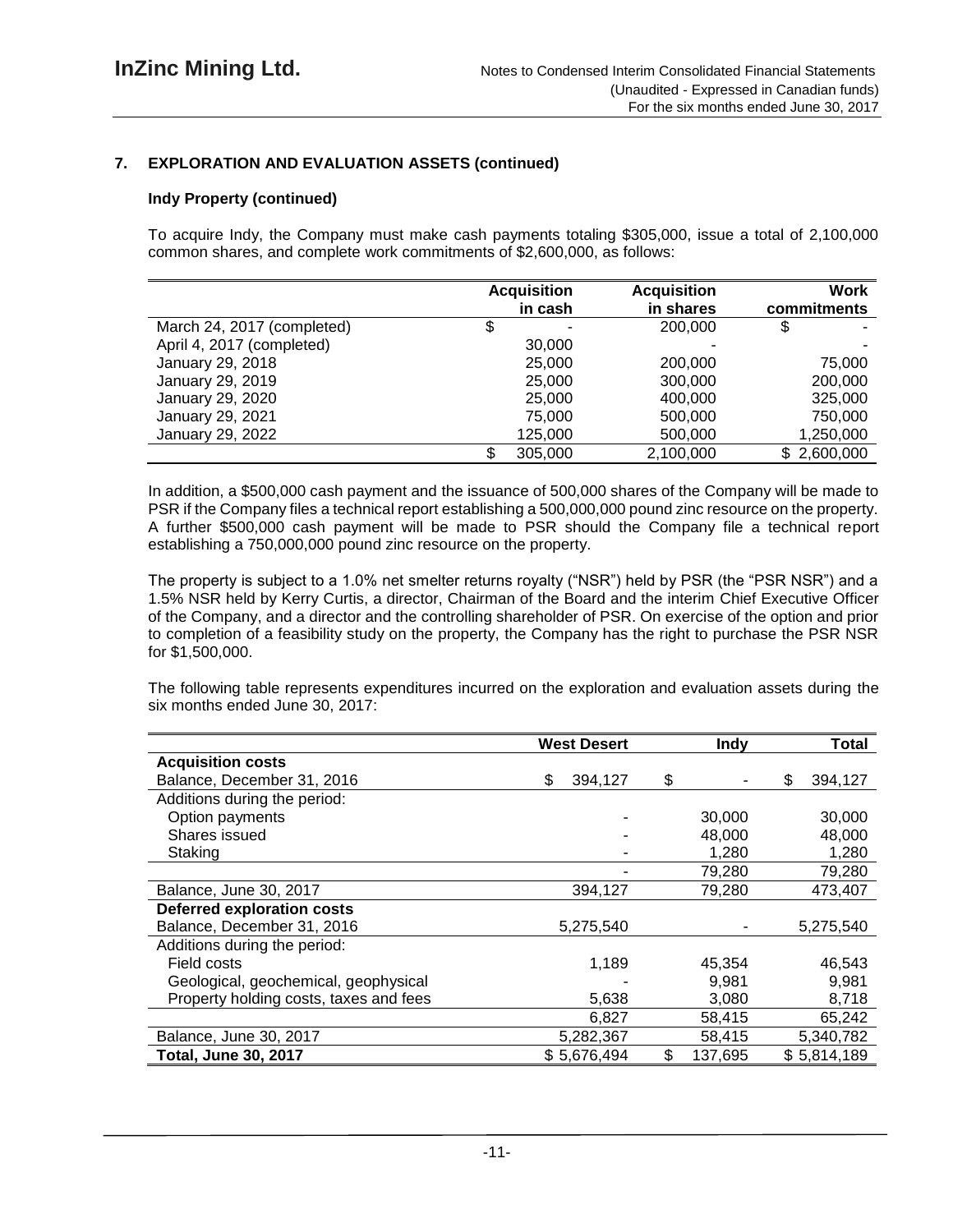# **7. EXPLORATION AND EVALUATION ASSETS (continued)**

#### **Reclamation deposit**

The Company has reclamation bonds of \$123,092 (December 31, 2016 - \$127,360) to cover potential disturbances on the West Desert property.

## **8. ACCOUNTS PAYABLE AND ACCRUED LIABILITIES**

Accounts payable and accrued liabilities were comprised of the following:

|                        | June 30, 2017 | <b>December 31, 2016</b> |
|------------------------|---------------|--------------------------|
| Trade payables         | 39,123        | 43.055                   |
| Accrued liabilities    | -             |                          |
| Due to related parties | 4.763         | 6.372                    |
| Total                  | 43.886        | 49,427                   |

## **9. SHARE CAPITAL AND RESERVES**

#### **Common shares**

The Company has authorized share capital of unlimited common shares without par value.

During the six months ended June 30, 2017, the Company issued:

- i. 200,000 common shares, valued at \$48,000, pursuant to the Indy option agreement; and
- ii. 500,000 common shares, for proceeds of \$50,000, pursuant to the exercise of stock options.

## **Stock options**

The Company grants stock options to employees and consultants as compensation for services, pursuant to its incentive Share Option Plan (the "Plan"). Options issued must have an exercise price greater than or equal to the "Discounted Market Price" of the Company's stock on the grant date. Options have a maximum expiry period of up to five years from the grant date and vest at such time as may be determined by the Board of Directors at the date of the grant. Options granted to consultants performing investor relations activities shall vest in stages over a 12-month period with a maximum of one-quarter of the options vesting in any three-month period. The number of options that may be issued under the Plan is limited to no more than 10% of the Company's issued and outstanding shares on the grant date.

During the six months ended June 30, 2017, the Company granted 1,500,000 incentive stock options to directors, officers, and a consultant; the options vested on grant. During the six months ended June 30, 2017, the Company expensed \$182,036 (2016 - \$106,168), which was recorded in share-based compensation.

The weighted average fair value of stock options granted during the six months ended June 30, 2017 was \$0.097 (2016 - \$0.074) per option.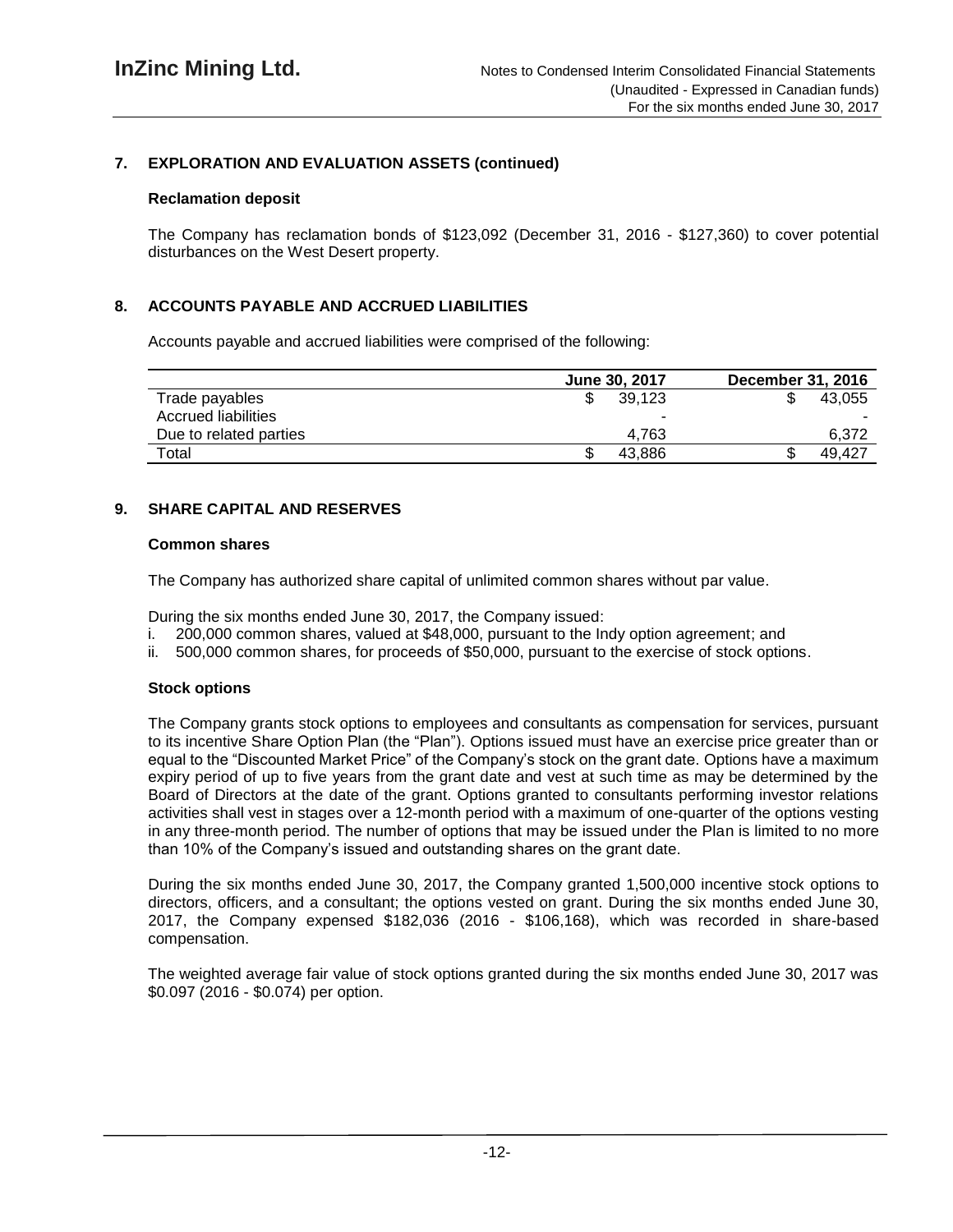## **9. SHARE CAPITAL AND RESERVES (continued)**

#### **Stock options (continued)**

The fair value of stock options granted was estimated using the Black-Scholes option pricing model with weighted average assumptions as follows:

|                            | For the six months ended |               |  |
|----------------------------|--------------------------|---------------|--|
|                            | <b>June 30, 2017</b>     | June 30, 2016 |  |
| Risk free interest rate    | 0.75%                    | 0.72%         |  |
| Expected life (years)      |                          |               |  |
| <b>Expected volatility</b> | 124%                     | 120%          |  |
| Dividend yield             |                          |               |  |

Option transactions are summarized as follows:

|                             | <b>Number of Options</b> | <b>Exercise Price (\$)</b> |
|-----------------------------|--------------------------|----------------------------|
| Balance - December 31, 2015 | 2,650,000                | $0.100^{(1)}$              |
| Granted during the period   | 3,150,000                | 0.093(1)                   |
| Exercised during the period | (450,000)                | 0.100                      |
| Balance - December 31, 2016 | 5,350,000                | 0.096(1)                   |
| Granted during the period   | 1,500,000                | $0.135^{(1)}$              |
| Exercised during the period | (500,000)                | 0.100                      |
| Balance - June 30, 2017     | 6,350,000                | $0.105^{(1)}$              |
| Exercisable                 | 6,350,000                | $0.105^{(1)}$              |
|                             |                          |                            |

(1) weighted average

Options outstanding as at June 30, 2017 are as follows:

| <b>Number of Options</b> | <b>Exercise Price (\$)</b> | <b>Expiry Date</b> | <b>Contractual life</b><br>remaining (years) |
|--------------------------|----------------------------|--------------------|----------------------------------------------|
| 1,700,000                | 0.10                       | November 2, 2017   | 0.34                                         |
| 1,500,000                | 0.135                      | May 31, 2020       | 2.92                                         |
| 2,650,000                | 0.09                       | May 31, 2021       | 3.92                                         |
| 500,000                  | 0.11                       | June 21, 2021      | 3.98                                         |
| 6,350,000                |                            |                    | $2.73^{(1)}$                                 |

 $\overline{^{(1)}}$  weighted average

#### **Warrants**

Warrant transactions are summarized as follows:

|                                 | <b>Number of Warrants</b> | <b>Exercise Price (\$)</b> |
|---------------------------------|---------------------------|----------------------------|
| Balance - December 31, 2015     | 4.866.819                 | $0.30^{(1)}$               |
| Expired during the period       | (353, 119)                | $0.30^{(1)}$               |
| Balance - December 31, 2016 and |                           |                            |
| June 30, 2017                   | 4.513.700                 | $0.30^{(1)}$               |
|                                 |                           |                            |

(1) weighted average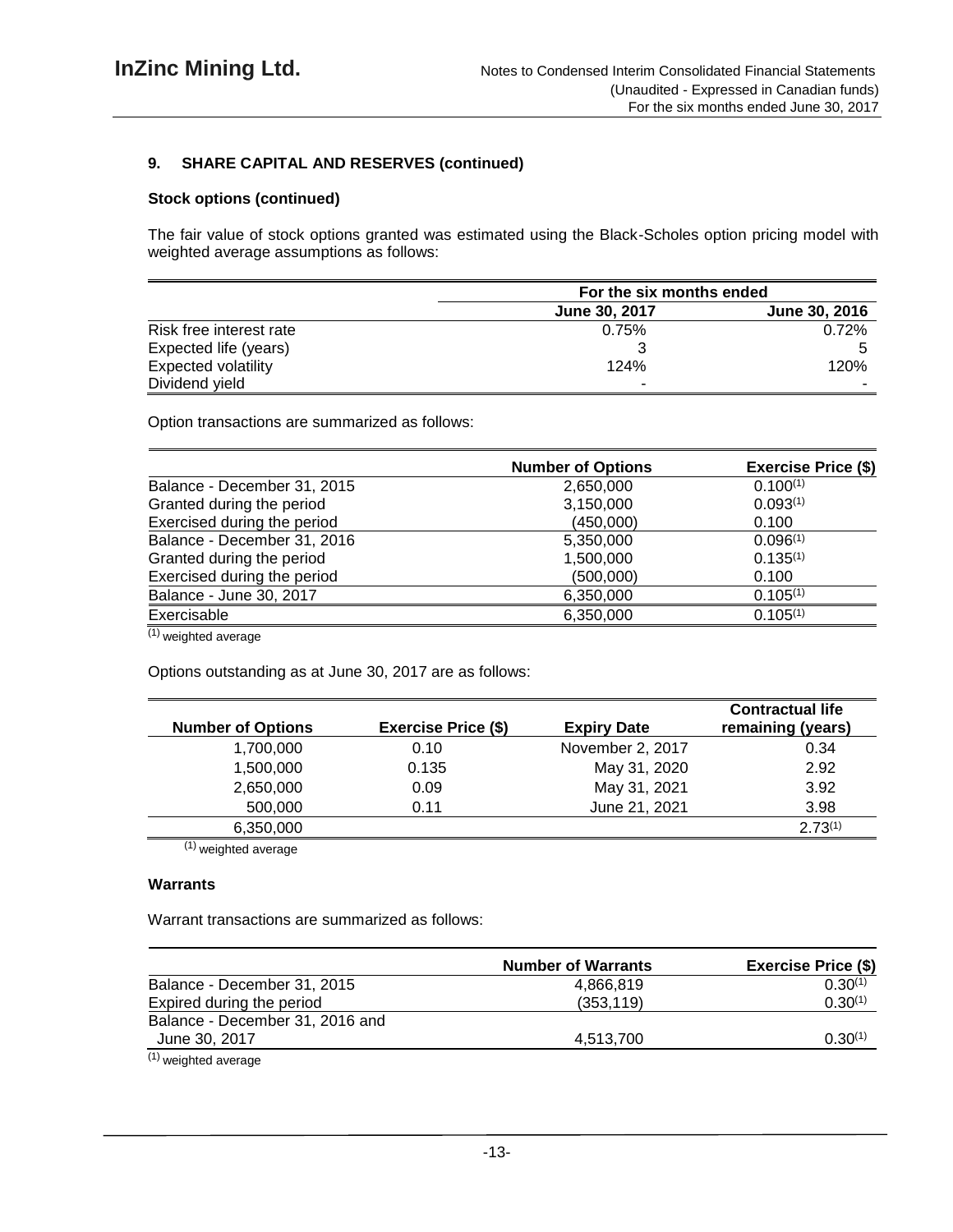# **9. SHARE CAPITAL AND RESERVES (continued)**

#### **Warrants (continued)**

Warrants outstanding as at June 30, 2017 are as follows:

| <b>Number of Warrants</b> | <b>Exercise Price (\$)</b> | <b>Expiry Date</b> | <b>Contractual life</b><br>remaining (years) |
|---------------------------|----------------------------|--------------------|----------------------------------------------|
| 1.666.700                 | 0.30                       | August 29, 2017    | 0.16                                         |
| 2.847.000                 | 0.30                       | September 30, 2017 | 0.25                                         |
| 4,513,700                 |                            |                    | $0.22^{(1)}$                                 |

(1) weighted average

## **10. RELATED PARTY TRANSACTIONS**

The Company entered into the following transactions with related parties during the six months ended June 30, 2017:

#### **Summary of key management personnel compensation**

|                                      | For the six months ended |               |  |         |
|--------------------------------------|--------------------------|---------------|--|---------|
|                                      | June 30, 2017            | June 30, 2016 |  |         |
| Short-term benefits paid or accrued: |                          |               |  |         |
| Management fees                      | \$                       |               |  | 37.227  |
| Office and miscellaneous             |                          | 15.000        |  |         |
| Professional fees                    |                          | 17.000        |  | 9,000   |
| Share-based compensation             |                          | 53,019        |  | 64,102  |
|                                      |                          | 85,019        |  | 110,329 |

#### **Summary of transactions with other related parties**

The following amounts were incurred with respect to the Company's non-executive directors:

|                          | For the six months ended              |        |  |
|--------------------------|---------------------------------------|--------|--|
|                          | June 30, 2016<br><b>June 30, 2017</b> |        |  |
| Share-based compensation | 94.434                                | 51.215 |  |

Included in rent is \$4,500 (June 30, 2016 - \$Nil) paid or accrued to a company related by the CFO and \$Nil (June 30, 2016 - \$12,000) paid or accrued at cost to a company related by a common ex-director.

Included in accounts payable and accrued liabilities are amounts owing to related parties of \$4,763 (December 31, 2016 - \$6,372).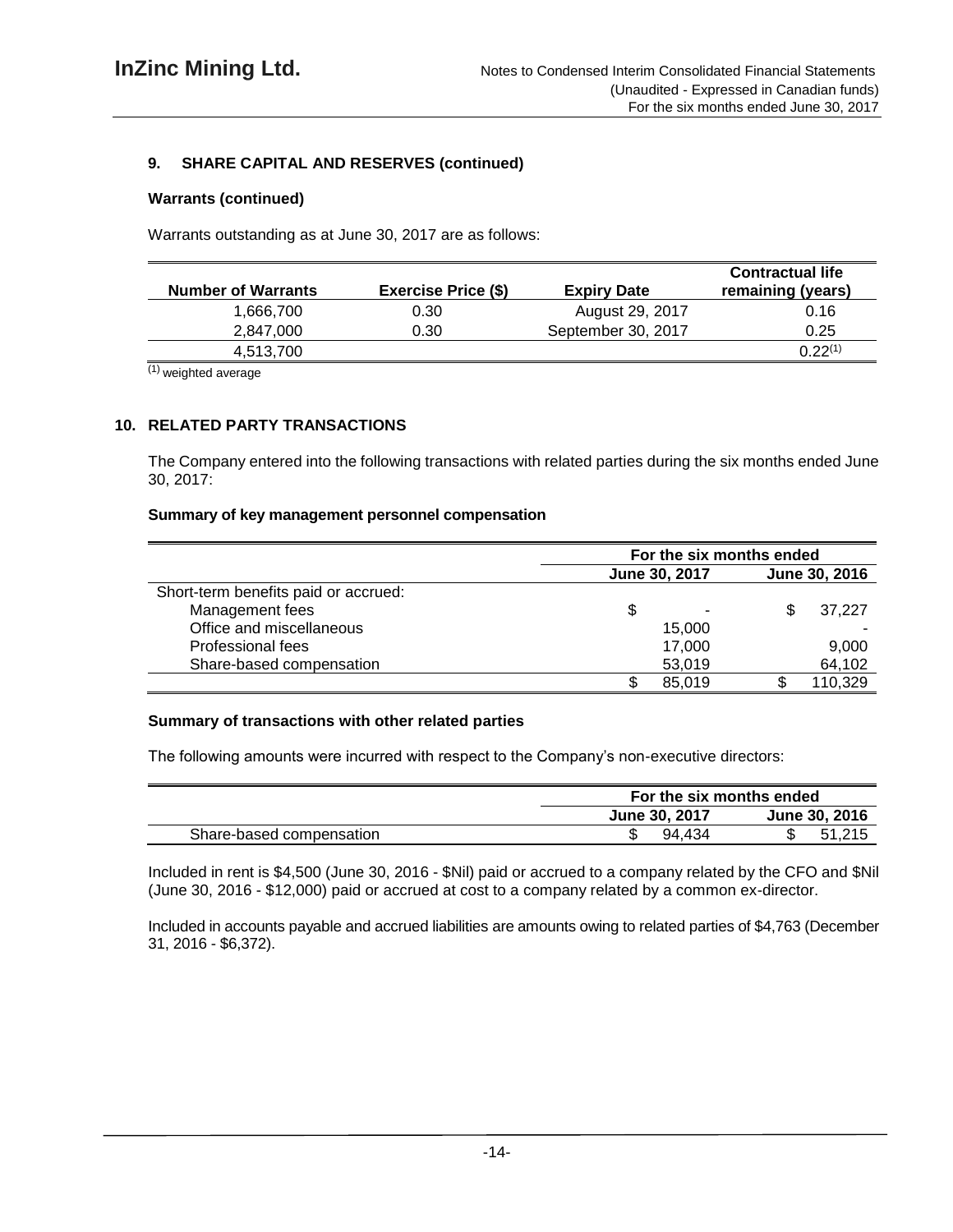# **11. SUPPLEMENTAL DISCLOSURE WITH RESPECT TO CASH FLOWS**

For the six months ended June 30, 2017, the Company's significant non-cash transactions consisted of:

- i. shares issued for acquisition of exploration and evaluation assets of \$48,000;
- ii. change in fair market value of marketable securities of \$354;
- iii. allocation of reserves on exercise of options of \$40,000; and
- iv. exploration and evaluation assets recorded in accounts payable and accrued liabilities of \$21,853.

There were no significant non-cash transactions for the six months ended June 30, 2016.

#### **12. SEGMENTED INFORMATION**

The Company operates in one industry segment being the acquisition and exploration of mineral exploration and evaluation assets. The total assets attributable to the geographical locations relate primarily to exploration and evaluation assets and are all located as follows:

|                                   | <b>United States</b> |           | Canada |         | Total |           |
|-----------------------------------|----------------------|-----------|--------|---------|-------|-----------|
| <b>December 31, 2016</b>          |                      |           |        |         |       |           |
| Exploration and evaluation assets |                      | 5.669.667 |        | ۰.      |       | 5,669,667 |
|                                   |                      |           |        |         |       |           |
| June 30, 2017                     |                      |           |        |         |       |           |
| Exploration and evaluation assets |                      | 5.676.494 |        | 137,695 |       | 5,814,189 |

## **13. FINANCIAL INSTRUMENTS AND RISK MANAGEMENT**

Financial instruments measured at fair value are classified into one of three levels in the fair value hierarchy according to the relative reliability of the inputs used to estimate the fair values. The three levels of the fair value hierarchy are:

- Level 1 Unadjusted quoted prices in active markets for identical assets or liabilities;
- Level 2 Inputs other than quoted prices that are observable for the asset or liability either directly or indirectly; and
- Level 3 Inputs that are not based on observable market data.

Cash and marketable securities are measured at fair value using level 1 inputs. The value of receivables, reclamation deposit, and accounts payable and accrued liabilities approximates their carrying values.

The Company is exposed to a variety of financial risks by virtue of its activities including currency, credit, interest rate, liquidity and price risk.

#### *Credit risk*

The Company is exposed to industry credit risks arising from its cash holdings and receivables. The Company manages credit risk by placing cash with major Canadian financial institutions. The Company's receivables are due from the Federal Government of Canada. Management believes that credit risk related to these amounts is nominal.